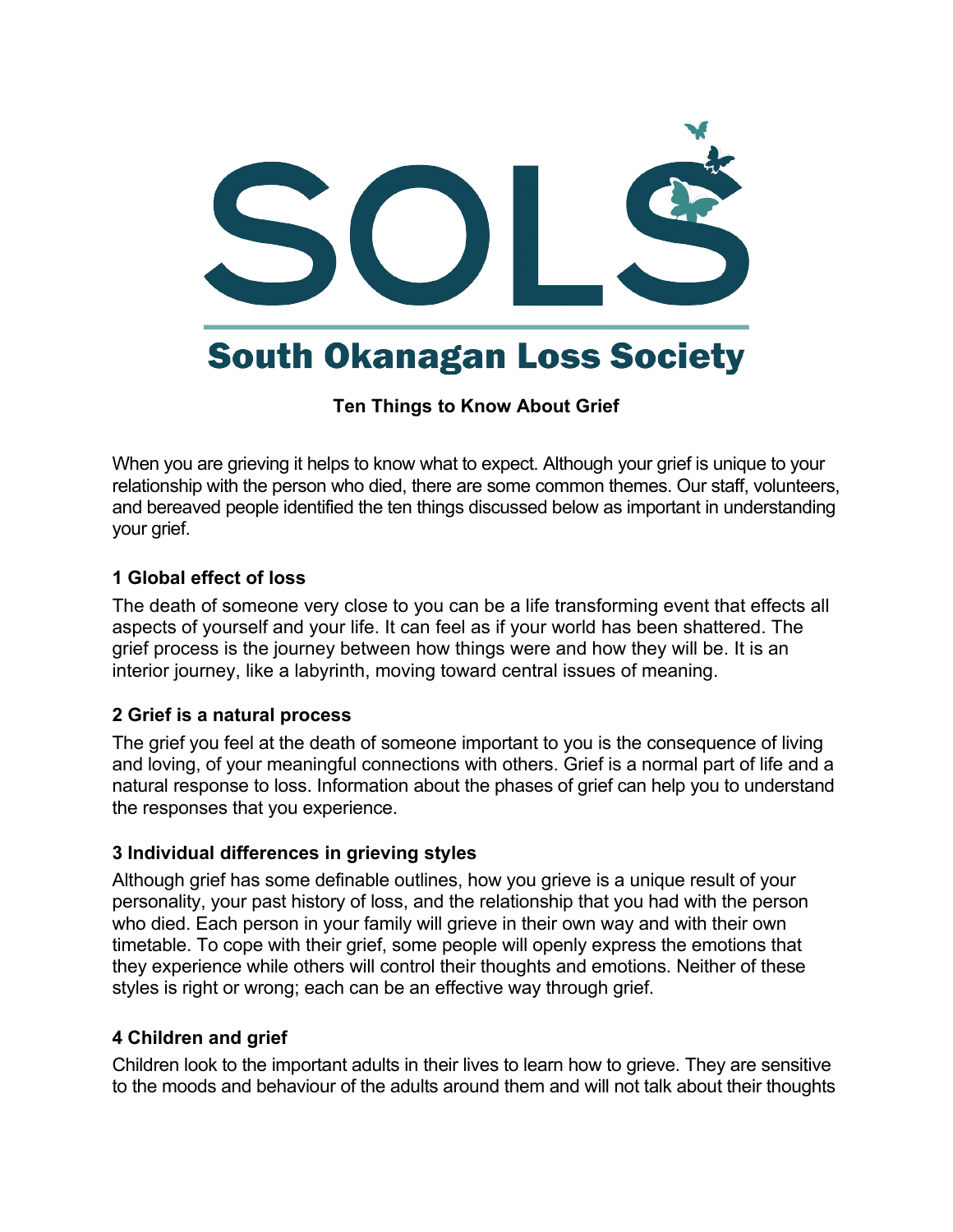and feelings of loss unless the adults do. Children are frightened by what they do not know or understand, so simple information about death and grief is helpful to them.

## **5 Social connections and support**

When you are grieving you want and need support from others now more than ever. Due to awkwardness or their own feelings of grief, some people may not be able to provide the understanding and caring that you expected from them. Because all of the relationships in your life will be altered in some way after a major loss, it is normal to look at, change or, sometimes, end certain relationships. You may find that the company of other bereaved people is particularly comforting.

## **6 Experiences you might have in grief**

When you are actively grieving, you can feel very different from your usual self as your emotions, your mind, and your reactions seem unreliable. It is possible that you are feeling intense pain and emotions that you have never felt before. You are not going crazy; this is a natural part of grief. Responses such as fatigue, forgetfulness and irritability result from your attention and energy being directed toward your grief and adjustment to loss.

# **7 Fluctuations in the grief process**

As you journey along the path of grief, you will find that your feelings and responses vary at different times and phases of the process. There will be unpredictable ups and downs that may be felt as waves of grief or as good days and bad days. It is important to understand and value the good days as breaks or rests in your particular journey.

## **8 Self-care and what helps**

There are things that you can do to help yourself at this challenging time. Getting information about grief can help you to understand your responses and your journey. Be gentle and patient with yourself as you grieve. Do what you can to keep some normal routine for health and social contact. Support may come from a variety of sources: family, friends, bereavement groups, chat rooms, etc. If you are concerned about yourself and your grief, seek professional counselling help.

# **9 Time for grief**

Despite what you may hear about 'getting over it' or 'the first year', there are no time lines for grief; it takes as long as it takes. Often your grief journey is longer than you or other people expected and you may feel pressure to be better than you are by now, whenever this is. It is certain that this loss will continue to be part of your life and that you will always have times when you think about, miss, and grieve for the person who died.

## **10 Grief as a spiritual journey of healing**

The death of someone significant in your life brings change that puts you on a different life path. Nothing will ever be the same, yet you must somehow go on and find meaning in the new path before you. As the journey continues, you may experience healing and